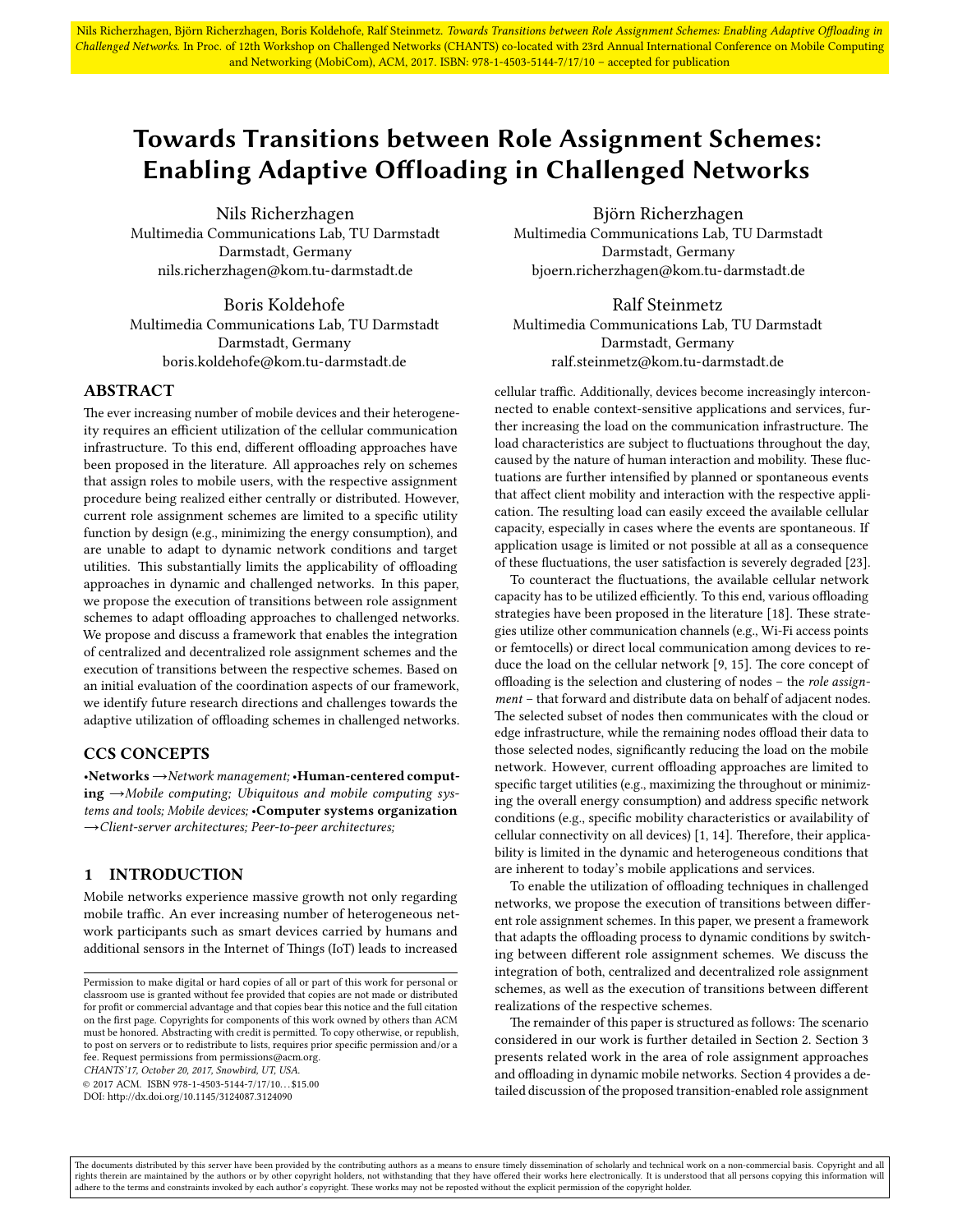framework. Initial evaluation results regarding the coordination of transitions within the framework are presented and discussed in Section [5.](#page-4-0) Section [6](#page-5-6) concludes this paper.

## <span id="page-1-0"></span>2 SCENARIO

The scenario considered in this paper describes an urban area which is subject to high dynamics regarding (i) the user density and (ii) the predominant connectivity characteristics. Furthermore, (iii) social ties between users result in dynamic formation of crowds of different dimensions over time. The user density dynamics in the urban scenario and the network are represented by nodes switching on/off their mobile devices, i.e. respective communication interfaces, or by joining or leaving the considered urban area. The resource constrained and battery powered mobile devices are equipped with communication means for local communication, such as WiFi and Bluetooth, and with a cellular network communication interface. With an increasing number of cellular network connections it is assumed that the cellular network quality is decreasing significantly [\[23\]](#page-5-0). User crowds form around social attractive public places, such as parks, bars or restaurants that emit a social force pulling the users towards them [\[8,](#page-5-7) [19\]](#page-5-8). Different strengths of social forces of public places lead to more or less crowd formations [\[21\]](#page-5-9).

In the urban scenario people are able to walk (i) over streets, (ii) in pedestrian zones, and (iii) over paths in parks and forests. Obstacles such as walls, buildings, or rivers are taken into account and are unaccessible for the mobile nodes. Beside a multitude of applications and services that the users may consume with their devices, each device deploys (i) a monitoring service that captures required device and network status information and (ii) the local component of the transition-enabled role assignment framework presented in this paper (cf. Section [4\)](#page-2-0). Incorporating the local component of the transition-enabled role assignment enables the situational adaptation of the used role assignment scheme to the requirements of applications and mechanisms and to the current network conditions. In the edge network the central component of the role assignment framework is located accessible via a well-defined API to interested applications and mechanisms (cf. Section [4\)](#page-2-0). The local components are, of course, also accessible for interested applications and mechanisms using the API to allow for role assignment requests from any entity within the network.

## <span id="page-1-1"></span>3 RELATED WORK

Rebecchi et al. present a comprehensive overview of offloading approaches in  $[18]$  as well as others  $[2, 9]$  $[2, 9]$  $[2, 9]$ . Offloading approaches differentiate in their aimed utility. Many approaches rely on cellular offloading by using device-to-device communication from and to selected gateway nodes to collect and upload or distribute received data. In doing so the load and the number of needed cellular connections is reduced significantly - leading to improved service qualities even in challenging scenarios. However, with all these approaches the selection of the relaying nodes, i.e. the gateways, is a key factor for the success of the proposed solution [\[22\]](#page-5-11). Still, the approaches do only consider a fixed selection mechanism to obtain the to be used gateways and to cluster the mobile devices to the respective gateways [\[18\]](#page-5-1). Those fixed selection mechanisms are, as seen later in this section, build for specific conditions and significantly lack

performance once network or environmental conditions change. Relying on the transition-enabled role assignment framework proposed in this work, a constant high performance of the offloading approach can be enabled as the role assignment is able to adapt on changing requirements and conditions using transitions. The transitions allow to utilize the best fitting algorithm concerning the current situation in the network.

Currently, emerging are Wi-Fi offloading techniques to (i) further reduce the load on the cellular network [\[18\]](#page-5-1), (ii) rely on the higher bandwidth provided by Wi-Fi access points [\[15\]](#page-5-3), and (iii) to use the natural movement behavior of humans [\[8,](#page-5-7) [19\]](#page-5-8) and the public Wi-Fi access points spread in urban areas [\[16\]](#page-5-12). First approaches that take into account the multitude of offloading techniques simultaneously show a significant performance increase of the used applications compared to the normal networking behavior observed today [\[9,](#page-5-2) [20\]](#page-5-13). These approaches can also benefit from the adaptability of the transition-enabled role assignment framework as it provides a reliable source of gateways that can be used for offloading even in challenging network conditions.

As discussed before, the assignment of roles, often described as the selection of relaying nodes, is crucial for a good functionality of offloading approaches. The role assignment divides into mechanisms for gateway selection and clustering of nodes to those selected gateways. The in this work proposed transition-enabled role assignment framework is able to utilize the in the following presented approaches due to its modular structure and the support for both centralized and decentralized mechanisms (cf. Section [4\)](#page-2-0). Existing gateway selection approaches are classified either deterministic or stochastic according to Chinara et al. and Bentaleb et al. [\[3,](#page-5-14) [5\]](#page-5-15). The utility of gateway selection approaches as well as the needed information to perform the selection varies strongly. While approaches like WCA [\[4\]](#page-5-16), FWCABP [\[12\]](#page-5-17), and CEMCA [\[24\]](#page-5-18) combine multiple values to a weighted metric other approaches like LEACH [\[10\]](#page-5-19), ALEACH [\[1\]](#page-5-4), and DEEC [\[17\]](#page-5-20) focus on energy efficiency, e.g. minimizing the overall consumed energy or equally distributing the consumed resources among nodes. Furthermore, some approaches like MobHiD from Konstantopoulos et al. [\[14\]](#page-5-5) aim to provide robustness in terms of topological stability that is achieved with the gateway selection and the clustering. Within the domain of clustering in mobile networks the density-based DBScan [\[7\]](#page-5-21), the partitioning k-Means [\[13\]](#page-5-22) and grid-density based approaches like the work of de Berg et al. [\[6\]](#page-5-23) evolved as first-choice algorithms. Each of these approaches provide superior results in the specified utility and conditions they were designed for, however once requirements change offloading approaches should still receive reliable results from the gateway selection and the clustering. Thus, other than existing static approaches [\[18\]](#page-5-1), we argue that the possibility to adapt to changes must be enabled for role assignment approaches, which we provide relying on transitions within the proposed role assignment framework. In doing so, offloading approaches can benefit from a reliable selection of gateway nodes irrespectively of the predominant challenging network conditions. The discussed centralized and decentralized gateway selection and clustering algorithms are incorporated into the presented transitionenabled role assignment framework.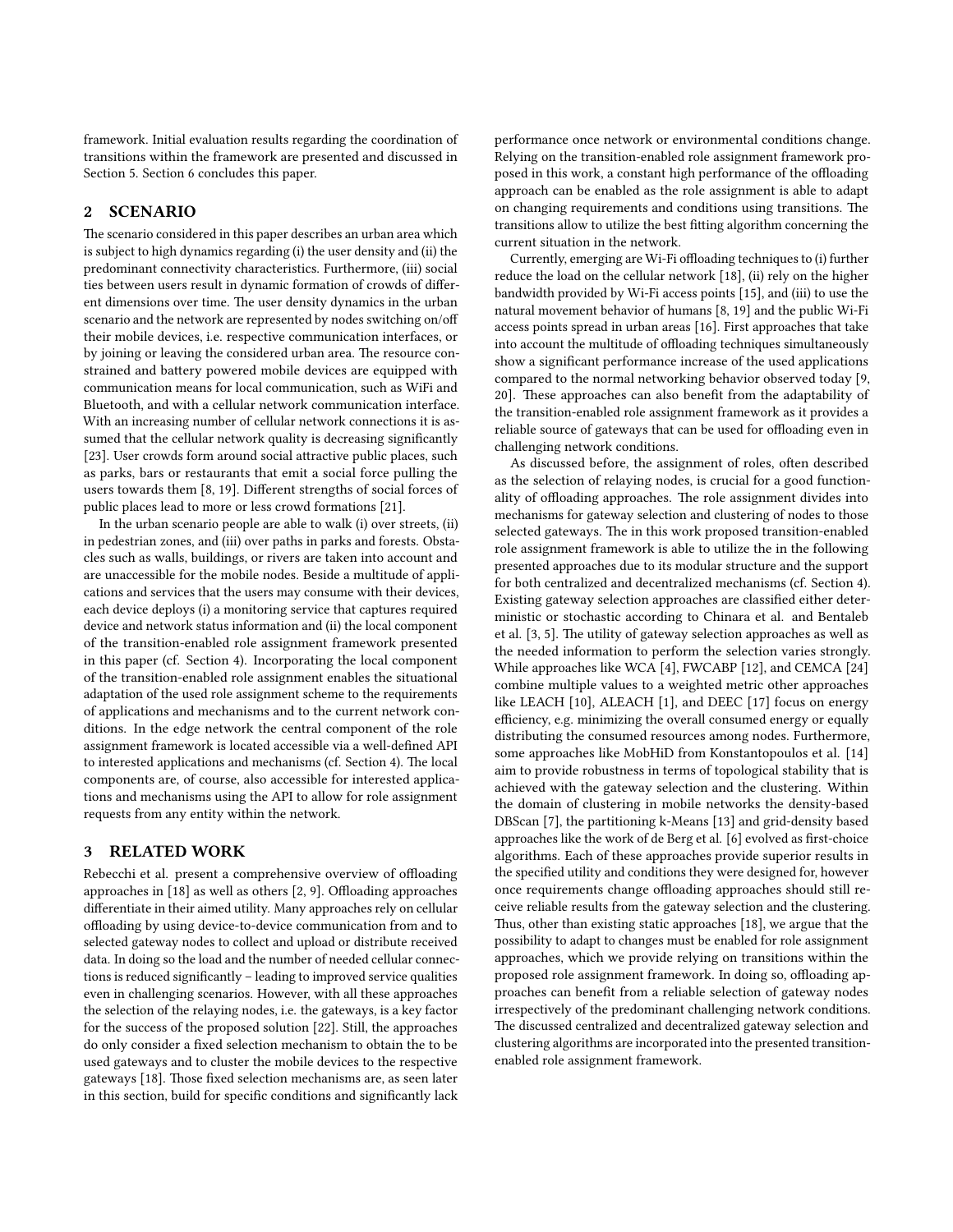# <span id="page-2-0"></span>4 TRANSITION-ENABLED ROLE ASSIGNMENT FRAMEWORK

Role assignment is a crucial part of offloading, significantly affecting the usage of the offloading approach [\[22\]](#page-5-11). As seen in Section [3](#page-1-1) current approaches for offloading and role assignment are limited in their applicability as they are not able to adapt on changes regarding the posed requirements or the network conditions. The transitionenabled role assignment framework, as introduced in the following, focuses on this essential characteristic. It consists of components for (i) coordination and dissemination of transition decisions and of components for (ii) centralized and decentralized role assignment as seen in Figure [1.](#page-3-0) It shows the central components on the left and client sided components on the right.

In the following, the structure of the centralized and the decentralized (cf. Sections [4.1](#page-2-1) and [4.2\)](#page-2-2) role assignments are explained. However, more details are given on the decentralized role assignment which is one of the contributions of this paper. Section [4.3](#page-3-1) highlights the main contribution of this paper: the transitionenabling of the role assignment framework by introducing for example transition decision coordination and dissemination components. Finally, Section [4.3](#page-3-1) gives insights into so-called self-healing actions in the potential case some mobile nodes did not received a transition decision.

## <span id="page-2-1"></span>4.1 Centralized Role Assignment

The role assignment process is triggered by applications or mechanisms using offloading structures. Required information, such as node neighborhoods, energy capacities, are obtained relying on a monitoring service. Once the required information are obtained from the corresponding nodes in the network the computation is triggered on the server sided component (cf. Centralized Role Assignment in Figure [1\)](#page-3-0) resulting in a set of gateways with assigned nodes to each gateway forming the clusters. Afterwards, the result is either (i) returned to the requesting application/mechanism if it will notify the clients itself, (ii) distributed to all available nodes for an enriched information basis in the mobile network, or (iii) send to current and previous gateways as their assigned role changed. In the third distributing opportunity the information for the assignment, thus the clustering information, is omitted as this might not be relevant for all application scenarios.

For the centralized role assignment the order of the execution of the gateway selection and the clustering can be changed, as both are split and not functionally related. In combination with deterministic and stochastic gateway selection approaches this leads to six main classes: (i) SEC, (ii) D1C, (iii) DkC, (iv) SkC, (v) CD and (vi) CS. Based on prior work, in which the importance of fairness in centralized gateway selection approaches has been shown [\[22\]](#page-5-11), the centralized role assignment has been extended as follows: (i) the classes DkC and SkC including the gateway selection algorithms LEACH [\[10\]](#page-5-19), DEEC [\[17\]](#page-5-20), and ALEACH [\[1\]](#page-5-4), (ii) the notification and monitoring process as explained before, and (iii) the potential to perform transitions between the used clustering and gateway selection mechanisms to adapt on changing requirements or network conditions.

SEC describes the stochastic gateway selection, with a number of gateways following an expectation value, concluded by a

clustering of all remaining non-gateway nodes to the drawn gateways. D1C describes a similar procedure, however gateways are chosen based on deterministic functions one after another including the cluster formation of non-gateway nodes per round. DkC and SkC are similar to SEC and D1C, however the number of gateways is a-priory fixed to the parameter  $k$  which may be required by applications. The approaches CD and CS perform the clustering first followed by the gateway selection. Thus, the mobile nodes are initially clustered using DBScan [\[7\]](#page-5-21), k-Means [\[13\]](#page-5-22), or a griddensity based clustering scheme (cf. Section [3\)](#page-1-1). Once the clustering process is finished, in each cluster a gateway is calculated based on a weight (deterministic) or on a probabilistic function (stochastic). The remaining nodes are marked as non-gateway nodes.

## <span id="page-2-2"></span>4.2 Decentralized Role Assignment

In challenging environments the use of the centralized role assignment might not be possible or intended due to overhead reasons requiring a distributed solution. The decentralized role assignment relies solely on ad hoc communication between the mobile devices to determine gateways and achieve the subsequent clustering of the remaining nodes. Four phases have been identified from the analysis of the related work which are used to achieve that goal.

Information collection from the surrounding nodes is performed in the first phase. This information is either based on actual collected data, thus involves local communication, or is based on estimations retrieved by for example eavesdropping the environment. In the second phase, each node calculates a probability or weight based on the input information or on the knowledge of the node itself. The algorithms used for calculation are either of probabilistic or deterministic nature as described in Section [3.](#page-1-1) Most of the algorithms consider and incorporate the suitability of a node based on the knowledge about the node itself. In the following, the probability or the weight is referred to as weight  $(\omega_{\text{own}})$ . In this approach all weights are normalized to enable their comparison in the case of individual transitions between different weight computation schemes.

Any information on the weights of the nodes  $(n<sub>i</sub>)$  are distributed for exchange in the third phase. During that process each nodes stores the received foreign weights  $\omega_i$  for later comparison. The third phase is not part of stochastic approaches, as these approaches do not rely on actual sharing of the weights. In the fourth phase, the received foreign weights or a drawn random value (for stochastic approaches) are compared with the own weight of the node. Is the own weight greater than the foreign weights ( $\omega_{\text{own}} > \omega_i \forall i$ ) a node marks itself as gateway. Once nodes decide on their own role as gateway they spread their decision in the network. Adjacent nodes, which decided to become non-gateway nodes, receive this message and cluster to the respective best gateway they get notified by. Additionally, mechanisms to (i) trigger (timer- or event-based) the gateway selection and to (ii) select a foreign gateway out of a list of heard gateways are used. Non-gateway nodes that are aware of more than one gateway in their proximity after the dissemination of the role assignment select their gateway either as first heard or as nearest with respect to the hop counter of the disseminated message. The selection of the gateway for non-gateway nodes is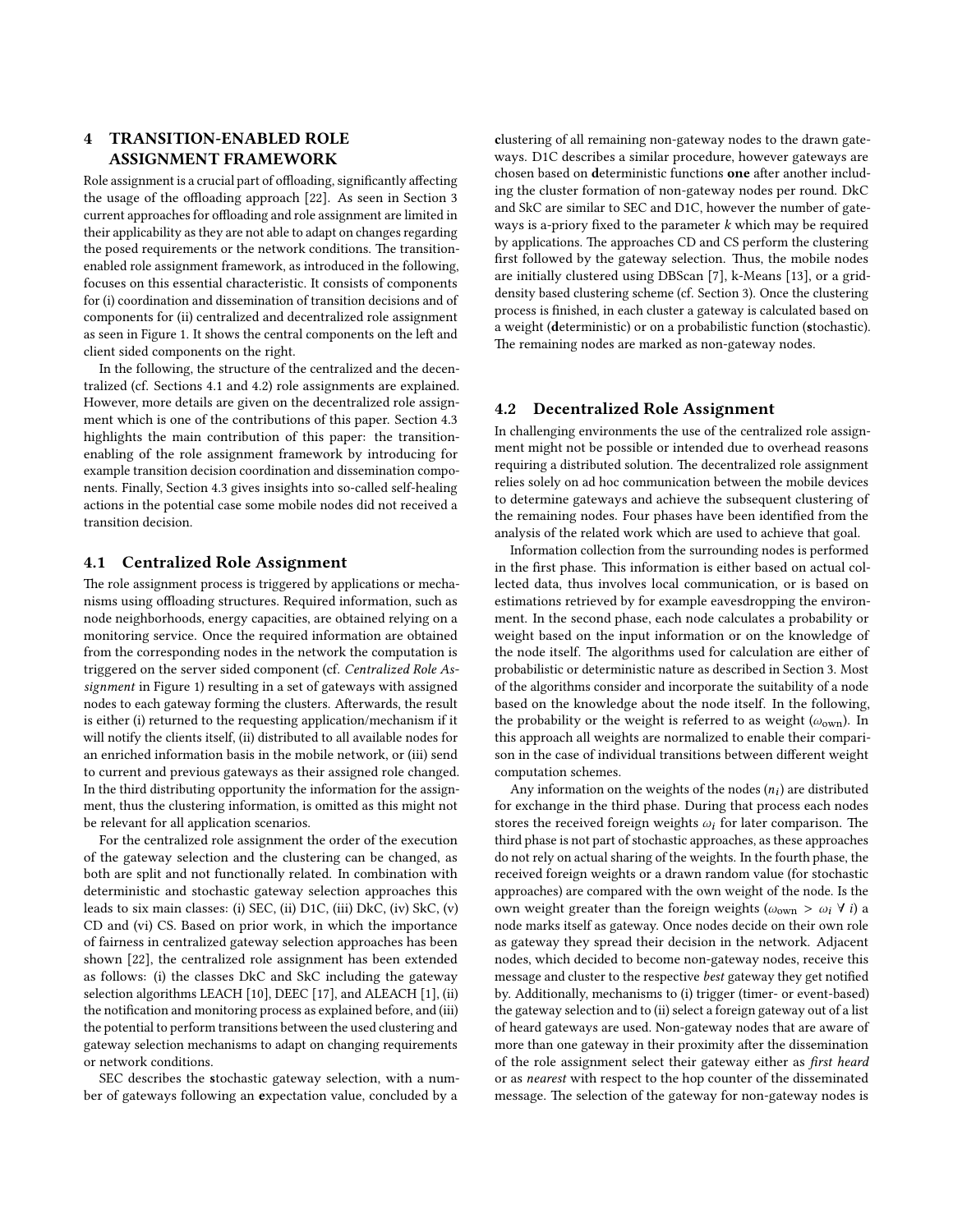<span id="page-3-0"></span>

Figure 1: Server and client components of the transition-enabled role assignment framework.

described as a fifth phase when non-gateway nodes try to register at their chosen gateway.

The decentralized role assignment starts, similar to the centralized role assignment based on trigger events from e.g. applications or mechanisms. As other mechanisms might be interested in the activation of the decentralized role assignment, they can subscribe to the trigger component to be notified on the start of the role assignment procedure. For all local communications within the decentralized role assignment transition-enabled, i.e. during runtime exchangeable, local dissemination approaches are used. All dissemination schemes use a sequence number-bases duplicate detection algorithm to prevent unnecessary sending of messages. Furthermore, the algorithm assigns messages an importance value  $\left( IV_{m_{i}}\right)$  between zero and one. Messages that occur for the first time, are assigned the highest importance value, leading to immediate sending. Others are, depending on their importance value, only send if the individual time-to-live (TTL) of the message allows it. Currently, (i) a flooding-based, (ii) a contention-based, and (iii) a probabilistic approach are used. The flooding-based approach is used as a baseline for the second and third dissemination approach, as a simple flooding can result in broadcast storms which degrade network performance. The contention approach computes, based on node attributes such as neighborhood, load or remaining battery capacity, a contention time  $t_{con}$  in the interval  $[t_{con_{min}}; t_{con_{max}}]$ . If during the contention  $t_{con}$  the node overhears another adjacent node forwarding the message, it will discard the message. If no other node sending the message is overheard, the node will send the message. The contention-based approach includes in worst case longer latencies, that therefore lead to reduced freshness of the information, which may influence the obtained results negatively. Thus, a probabilistic approach can be used as well, depending on the current network situation. However, to avoid too early dropping of messages the probability to drop messages is also depending on the hop-distance from the message's originator node.

## <span id="page-3-1"></span>4.3 Coordination and Execution of Transitions in the Role Assignment Framework

The presented centralized and decentralized role assignment schemes (cf. Sections [4.1](#page-2-1) and [4.2\)](#page-2-2) are able to perform local transitions, thus from a centralized to a centralized scheme (cf. notion A in Figur[e1\)](#page-3-0) and from decentralized to decentralized (cf. notion C). This improves their flexibility significantly concerning the requirements or the network conditions [\[22\]](#page-5-11). The transition coordinator on the server and clients coordinates transitions between both schemes, thus from centralized to decentralized and vice-versa (cf. notion B). A transition between the centralized and decentralized role assignment has greater impact on the result as both schemes work differently and comprise of different benefits and drawbacks.

In the design of the transition-enabled role assignment framework (cf. Figure [1\)](#page-3-0) the coordination and the execution of transitions is separated. For the execution of transitions the framework relies proxies and stubs on the client and server component. A transition between the centralized and the decentralized scheme involves all nodes. Individual mechanism transitions instead may only affect individual nodes and do not have to be disseminated in the network. The transition from the first heard to the nearest selection of heard gateways in the decentralized role assignment (cf. Section [4.2\)](#page-2-2) may be such a transition that is only relevant to a single node or a subset of nodes. Transition-enabled components are encapsulated using so called *proxies*. There is a centralized role assignment proxy located on the server, while the decentralized proxy is hosted on the clients (cf. Figure [1\)](#page-3-0). The centralized role assignment has transitionproxies for the used gateway selection and clustering approach. This enables it to represent the six main classes and their multitude of implementations as explained in Section [4.1.](#page-2-1) The decentralized role assignment has also proxies for the gateway selection and the used clustering. Furthermore, it has proxies for local dissemination of weights, the weight calculation approaches and the triggers used by the nodes resulting in a flexible configuration space.

The decision to perform a transition is rule- or event-based. The coordination layer, represented by the server and client sided transition coordinators, is responsible for the distribution of transition decisions to the respective target nodes. Depending on the targeted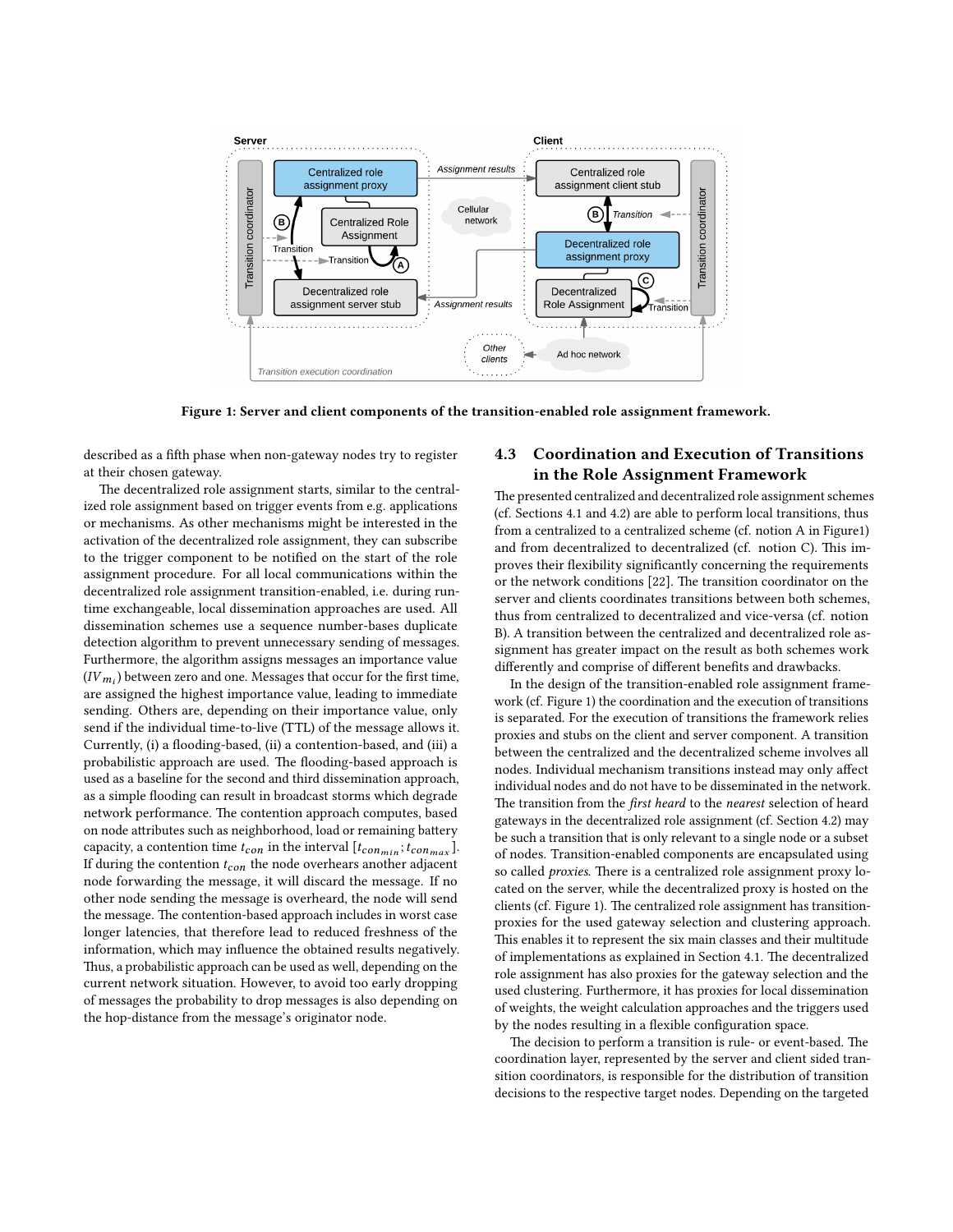nodes different dissemination algorithms are used by the coordina-tion instances (cf. Figure [1\)](#page-3-0). The dissemination strategies can be exchanged during runtime, to allow for adaption on the current situation. In the following we consider transitions to target all nodes in the network, as guaranteeing that all nodes in a dynamic environment are reached in a short period of time is more cumbersome than reaching only a few. To avoid misconfiguration in the network, which might occur if nodes do not overhear a transition decision a self-healing approach is used on the role assignment client and server instances. Messages of the transition-enabled role assignment framework, e.g. result distribution of the centralized role assignment or gateway notification messages in the decentralized scheme, contain a transition counter and the respective configuration of transitions that target all nodes. Relying on that counter other nodes hearing such messages can validate their state and if needed perform a local transition to the shared configuration.

Whenever transitions are performed so called state might be transferred. However, only supported state is transfered to the new mechanism so that it can benefit from the results of the previous running algorithm. The main state, among others, is on the client side the local role and the current local gateway. On the server the complete assignment is transfered, however this does not have to be the exact representation of the current situation. Furthermore, when configured in the decentralized scheme, trigger listeners as well as local message buffers are transfered during transitions to enable for example duplicate detection withing the local dissemination of messages of the role assignment process.

# <span id="page-4-0"></span>5 COORDINATION OF TRANSITIONS

The initial evaluation targets the coordination aspect of the proposed framework by (i) highlighting open research challenges regarding transition execution processes in challenged networks and (ii) comparing a subset of currently used transition decisions dissemination options in the proposed framework (cf. Section [4.3\)](#page-3-1). In the following, we detail the modeling of the scenario including the used evaluation metrics and the results of the evaluation.

#### 5.1 Scenario Modeling and Evaluation Setup

The Simonstrator platform [\[21\]](#page-5-9) is used for the evaluations. It comprises the IEEE 802.11g standard from the ns-3 simulator [\[11\]](#page-5-24) to model device-to-device communication. The urban area is modeled based on OpenStreetMap data in which nodes are able to move on streets and path. Attraction points and social ties within the used movement model lead to group formations of different sizes as explained in more detail in [\[21\]](#page-5-9). Two hours of operation are simulated over ten different seeds. Measurements started after 20 minutes to ensure a steady state. Table [1](#page-4-1) summarizes the used simulation and scenario setup.

Box plots show the median as solid line inside the box. The lower and upper quantile are shown by the boxes. Whiskers represent the interquartile range. The *latency* and the *recall*, i.e. how many of the targeted nodes have performed the transition, of the transition dissemination process allow to obtain open challenges in the execution process within the role assignment framework. The essential in-depth evaluation of the whole framework is planned for future work. In the following the results without self-healing are showed

#### Table 1: Scenario and simulation setup

<span id="page-4-1"></span>

| Simulated Area                                                           | 1500 $m \times 1500$ m                                            |
|--------------------------------------------------------------------------|-------------------------------------------------------------------|
| Max. Wi-Fi Range                                                         | 88 m                                                              |
| Cellular Latency                                                         | $200 \, ms, \pm 100 \, ms$                                        |
| Max. Number of Gateways                                                  | $10-20\%$ of all nodes                                            |
| Gateway Selection Interval                                               | $5 \text{ min}$                                                   |
| Movement Speed $\lceil m/s \rceil$                                       | $1.5 - 2.5$                                                       |
| Density $\lceil nodes/km^2 \rceil$                                       | $22.2 - 88.9$                                                     |
| <b>Transition Execution Location</b><br>Transition Dissemination Config. | Randomly selected client<br>All-to-All, $GW + ad$ hoc local diss. |

<span id="page-4-3"></span><span id="page-4-2"></span>

<span id="page-4-4"></span>

<span id="page-4-5"></span>

Figure 2: Evaluation results for the execution spread, latency, and recall of the transition dissemination.

to better understand the base system. The execution spread shows from the first occurrence of a transition how long it takes until other nodes in the network perform the same transition.

## 5.2 Insights into Transition Coordination

Figure [2](#page-4-2) shows the results. The spread of a single transition from the centralized to the decentralized role assignment which was triggered on a local client coordinator is visible in Figure [2\(a\).](#page-4-3) The transition dissemination configuration (cf. Section [4.3\)](#page-3-1) was used with local upload and central dissemination set to gateway only and local dissemination set to probabilistic forwarding. Thus, only gateway nodes used their cellular connection and received the transition information once it was uploaded from a gateway in the network. The initiating location is visible in the upper left part of the figure,